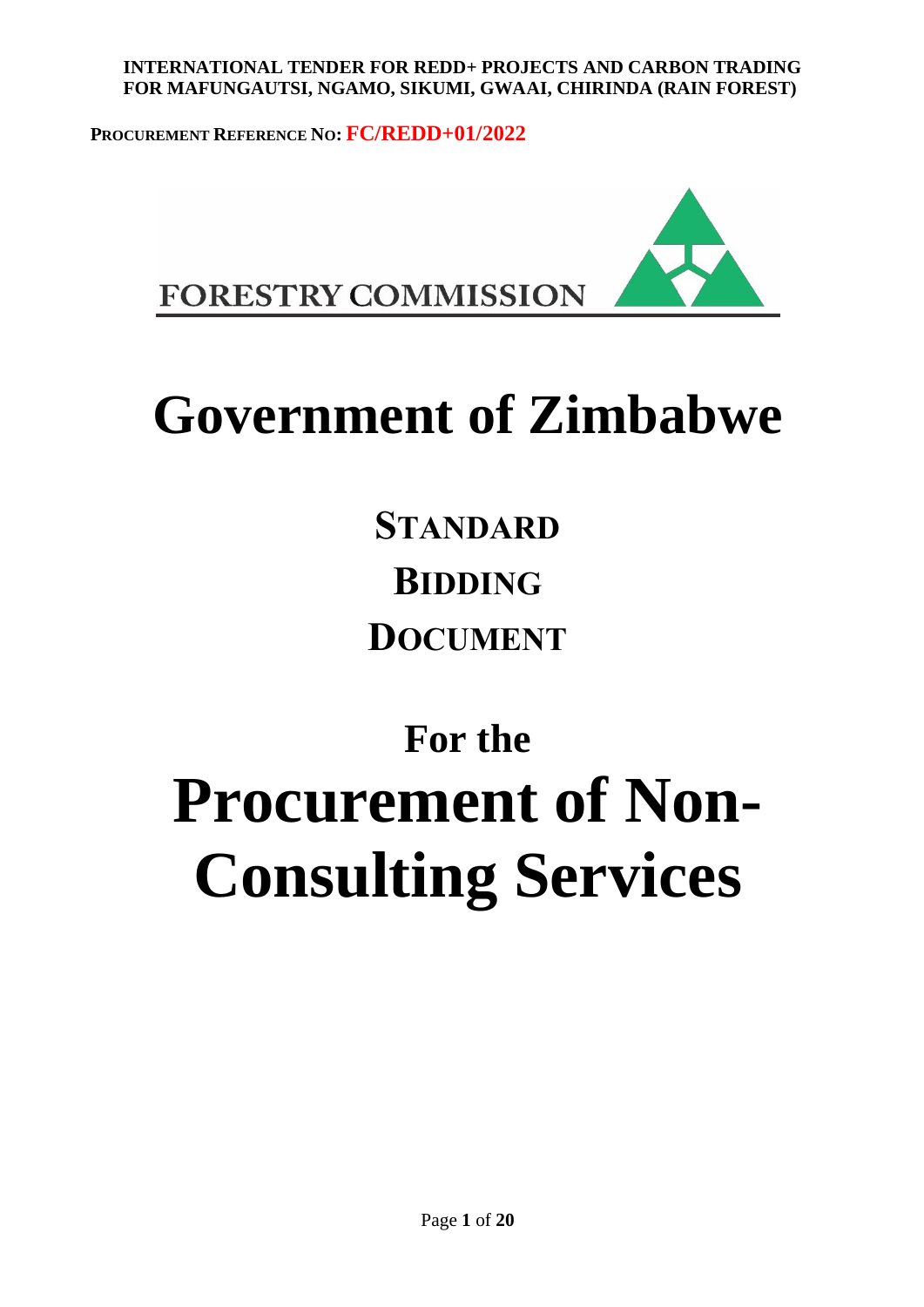| <b>SBD</b> for Leasing and developing | <b>INTERNATIONAL TENDER FOR REDD+</b><br>PROJECTS AND CARBON TRADING<br>FOR MAFUNGAUTSI, NGAMO, SIKUMI,<br><b>GWAAI, CHIRINDA (RAIN FOREST)</b> |
|---------------------------------------|-------------------------------------------------------------------------------------------------------------------------------------------------|
| <b>Procurement Reference No</b>       | <b>FC/REDD+01//2021</b>                                                                                                                         |
| <b>Procuring Entity</b>               | <b>Forestry Commission</b>                                                                                                                      |
| Date of Issue                         | 1 February 2022                                                                                                                                 |

## **PROCUREMENT REFERENCE NO: FC/REDD+01/2022**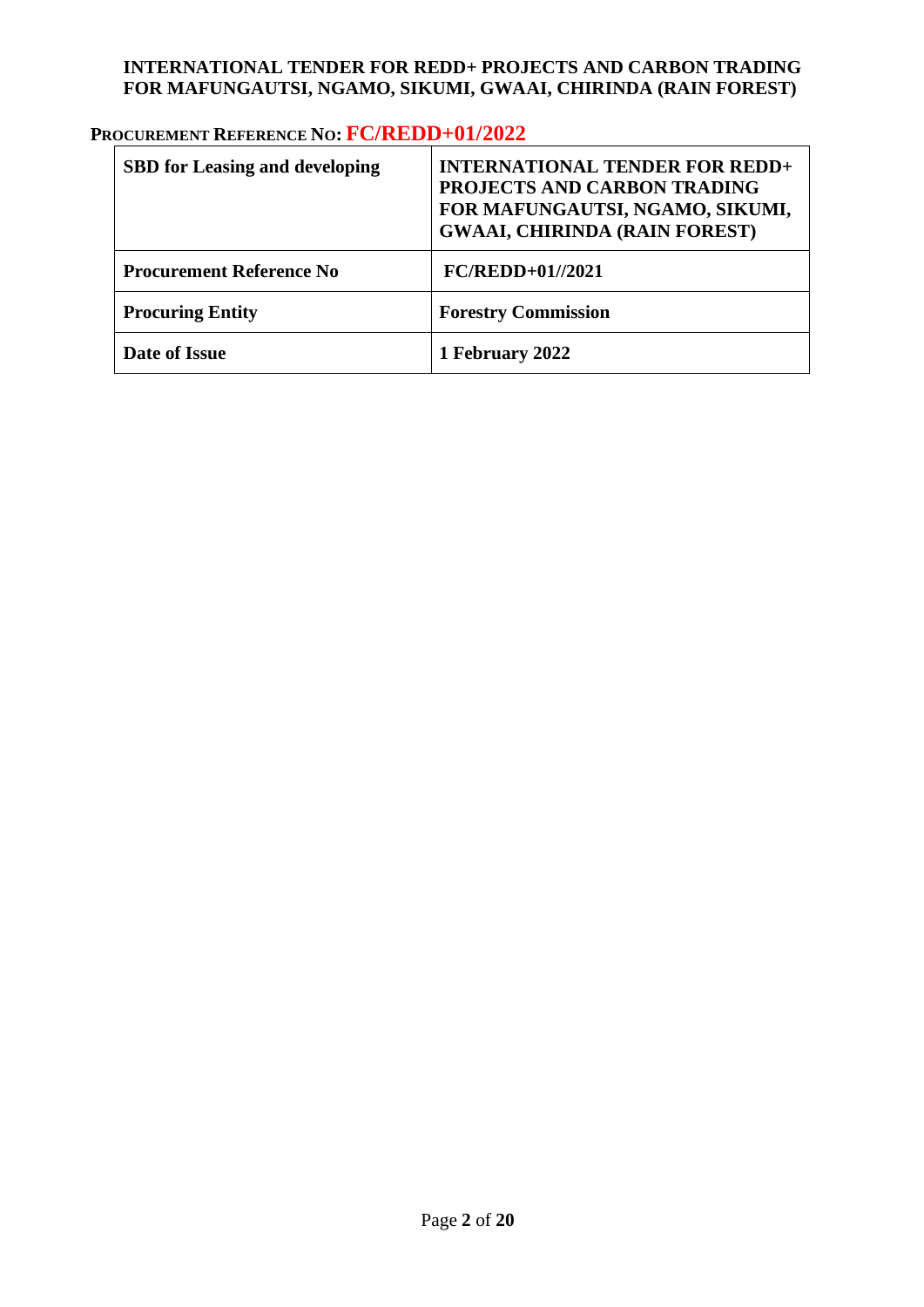## **PROCUREMENT REFERENCE NO: FC/REDD+01/2022**

**Table of Contents**

**Part 1: Bidding Procedures and Bid Submission Sheet**

**Part 2: Statement of Requirements**

**Part 3 : Contract**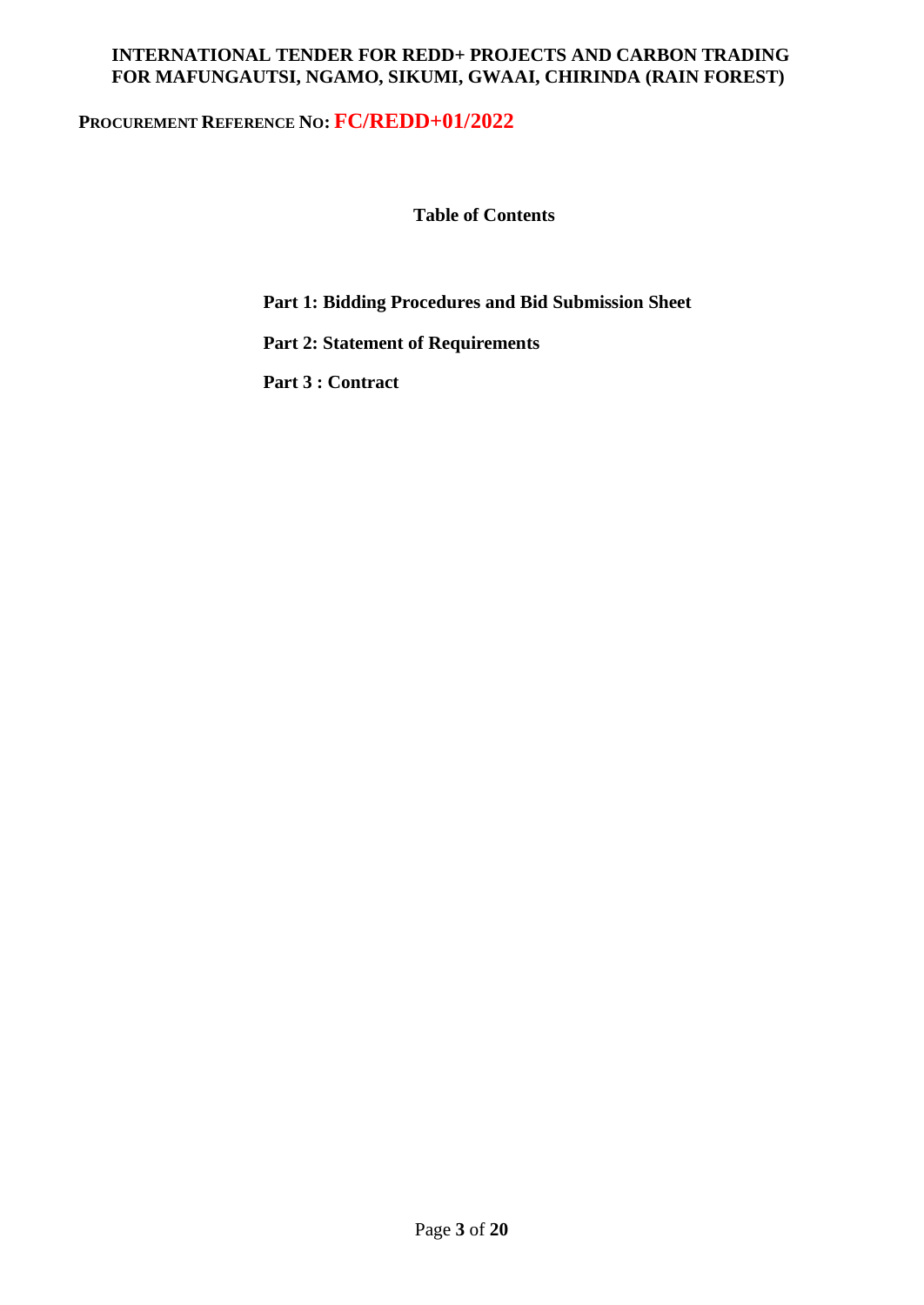#### **PROCUREMENT REFERENCE NO: FC/REDD+01/2022**

#### **PART 1: BIDDING PROCEDURES**

#### **References**

The definitions used in the Public Procurement and Disposal of Public Assets Act [*Chapter22:23*] ("the Act"), the Public Procurement and Disposal of Public Assets (General) Regulations (Statutory Instrument No. 5 of 2018) ("the Regulations") and the General Conditions of Contract for the Procurement of Non-Consultancy Services apply to this Standard Bidding Document. The Act and the Regulations govern the submission of Bids and should be read by all Bidders.

#### **Procurement Reference Number: FC/REDD+01/2021**

#### **Preparation of Bids**

You are requested to bid for the items described in the Statement of Requirements below, by completing and returning the following documentation:

- 1. the Bid Submission in this Part;
- 2. a copy of documentation necessary to demonstrate your eligibility in terms of section 28(1) of the Regulations;
	- certificate of incorporation;
	- •Letter from attorneys indicating that there is no pending litigation.
	- •Procurement Regulatory Authority of Zimbabwe registration certificates
	- •Registration with National Social Security Authority
	- •Valid Tax or VAT clearance

You are also required to pay the administration fee of ZWL\$8000.00 (Non refundable) for bids subject to prior review by the Special Procurement Oversight Committee in terms of section 54 of the Act and as set out in Part IV of the Fifth Schedule to the Regulations. Payment is done at Procurement Regulatory Authority offices.

You are advised to carefully read the complete Bidding Document, as well as the General Conditions of Contract which are available on the Authority's website, before preparing your Bid. The standard forms in this document may be retyped for completion but the Bidder is responsible for their accurate reproduction. All pages of the Bid must be clearly marked with the Procurement Reference Number above.

#### **Number of bids allowed**

No Bidder may submit more than one Bid, either individually or as a joint venture partner in another Bid, except as a subcontractor. Where the requirements are divided into lots and packages, only one Bid can be submitted. A conflict of interest will be deemed to arise if Bids are received from more than one Bidder owned, directly or indirectly, by the same person.

#### **Clarification**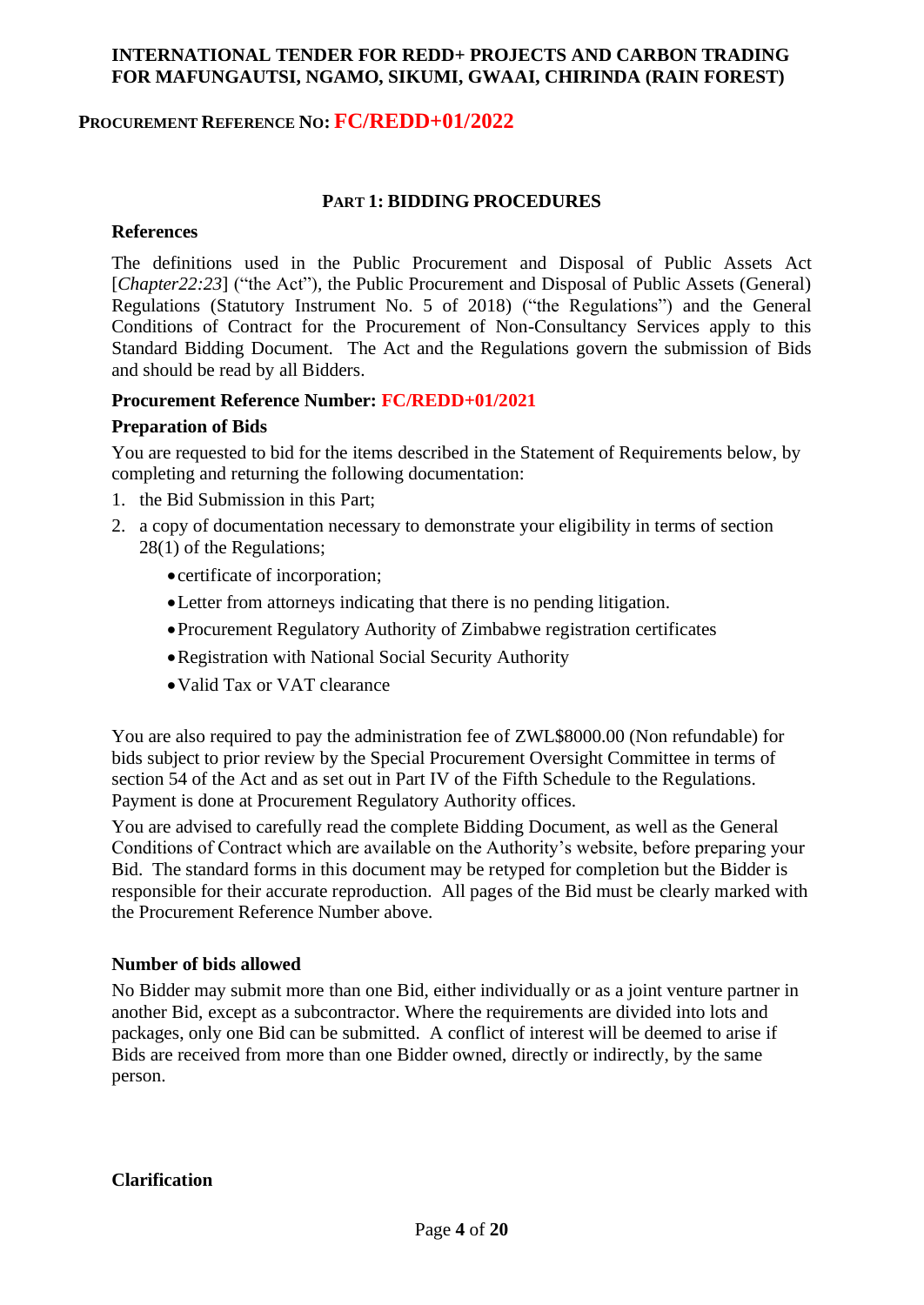## **PROCUREMENT REFERENCE NO: FC/REDD+01/2022**

Clarification of the bidding document may be requested in writing by any Bidder up to (16 Feburary 2022) and should be sent to:

#### **Technical clarifications**

Mrs J, Gombe, Forestry Commission Head Office, No 1 Orange Grove Drive, Highlands, Harare. Email: [gombe@mweb.co.zw](mailto:gombe@mweb.co.zw)

#### **Administrative clarification**

Mrs B.Nyemba, Forestry Commission Head Office, No 1 Orange Grove Drive, Highlands, Harare. Email: bevdengende@gmail,com.

#### **Services to be performed, location(s) and other requirements**

The services to be performed under the Contract, the location or locations where these services are to be performed, the times of performance and the manpower, equipment and other resources required and the supervising agent at these locations are stated in the Statement of Requirements in Part 2. Bidders must signify their acceptance of these requirements when submitting their Bid.

The Supervising Agent will have authority on behalf of the Procuring Entity to give directions on the performance of the services and to approve satisfactory completion of these services.

The Bidder may, at the Bidder's own responsibility and risk, visit to examine the location(s) and its surroundings and obtain all information that may be necessary for preparing the Bid and entering into a contract for the Services. The costs of visiting the Site will be at the Bidder's own expense.

a) Clearly state the name(s) of the gazetted forest(s) the proponent is interested in

## **Documents establishing conformity of services**

To establish the conformity of the Services to the Bidding Document, the Bidder must furnish as part of its Bid a proposed methodology, work plan and schedule to establish that the services will be carried out in accordance with the required technical specifications and quality standards.

Standards for the provision of the Non-Consulting Services are intended to be descriptive only and not restrictive. The Bidder may offer in the Statement of Methodology, Work Plan and Schedule in this Part other standards of quality, provided that it demonstrates, to the Procuring Entity's satisfaction, that the substitutions ensure substantial equivalence or are superior to those specified.

#### **Eligibility and qualification requirements**

Bidders are required to meet the criteria in section 28 of the Act and section 28 (1) of the Regulations to be eligible to participate in public procurement and to be qualified for the proposed Contract. They must therefore:

- 1. have the legal capacity to enter into a contract;
- 2. not be insolvent, in receivership, bankrupt or being wound up, not have had business activities suspended and not be the subject of legal proceedings for any of these circumstances;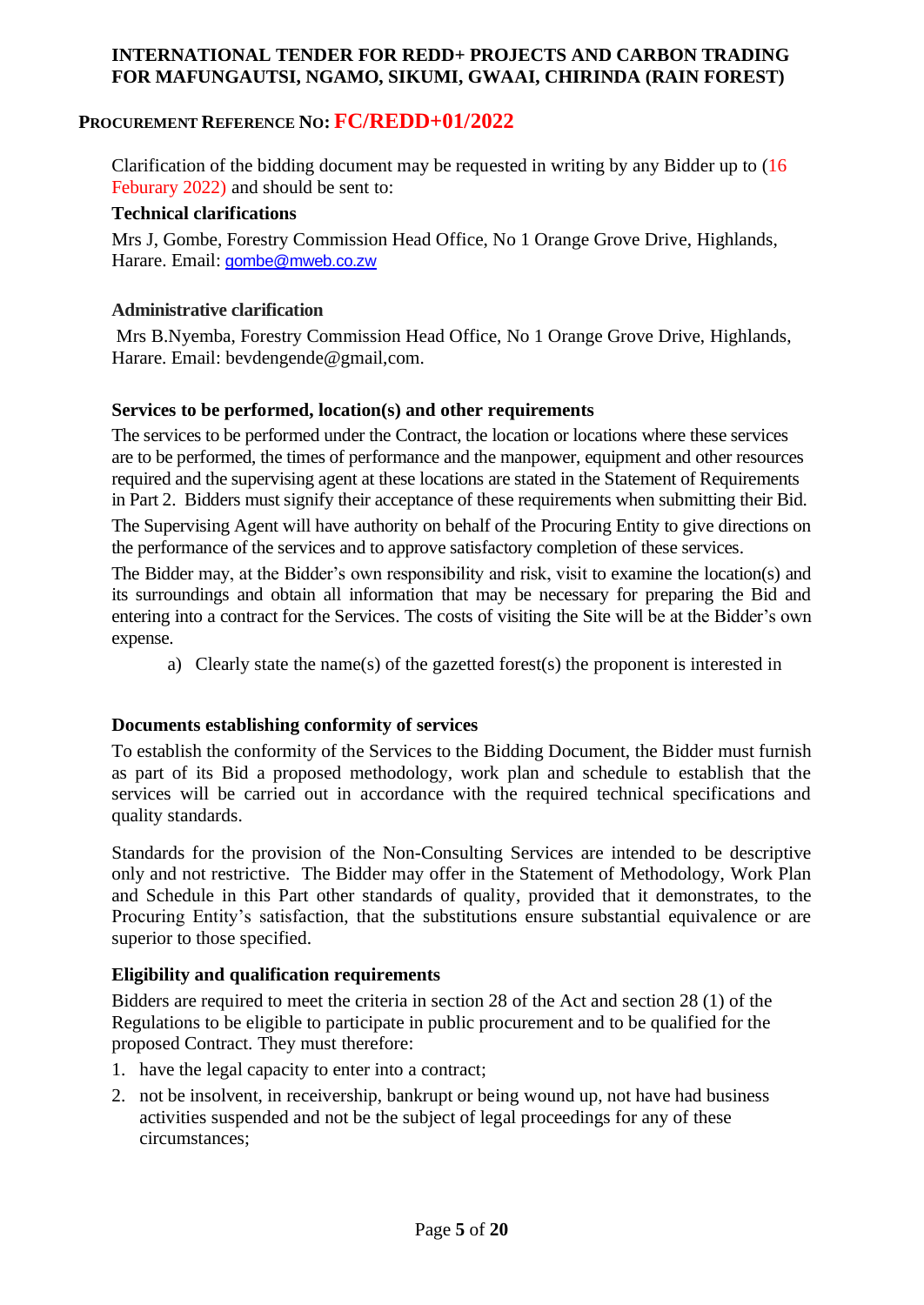## **PROCUREMENT REFERENCE NO: FC/REDD+01/2022**

- 3. have fulfilled their obligations to pay taxes and social security contributions in Zimbabwe;
- 4. not have a conflict of interest in relation to this procurement requirement;
- 5. not be debarred from participation in public procurement under section 72 (6) of the Act and section 74(1) (c), (d) or (e) of the Regulations or declared ineligible under section 99 of the Act;
- 6. have the nationality of an eligible country as specified in the Special Conditions of Contract;
- 7. Ensure All legal requirements of REDD+ projects are met

In addition to these eligibility requirements, Bidders must demonstrate that they have the qualifications, resources and experience to perform the contract to satisfactory standards, as indicated in the Statement of Requirements.

Participation in this bidding procedure is open to both Zimbabwean and foreign bidders.

## **Validity of Bids**

The minimum period that the Bidder's bid must remain valid is 120 days from the deadline for the submission of bids.

## **Submission of Bids**

Bids must be submitted in writing in two sealed envelopes to the address below, no later than the date and time of the deadline below. One envelope to contain the technical proposal and be marked technical proposal and the other one to contain the financial proposal and be marked financial proposal.

It is the Bidder's responsibility to ensure that they receive a receipt confirming submission of their Bid with correct details of the Bidder and the number of the Bid.

The Bidder must mark the envelopes with the Bidder's name and address and the Procurement Reference Number.

The Bidder must prepare one original of the documents comprising the Bid and clearly mark it "ORIGINAL." In addition, the Bidder must prepare two copies of the Bid and must mark each of them clearly "COPY." In the event of any discrepancy between the original and the copies, the original shall prevail.

Late bids will be rejected. The Procuring Entity reserves the right to extend the bid submission deadline but will notify all potential bidders who have collected the bidding document of the amended bid submission deadline.

| Date of deadline: | $[24 \, February \, 2022]$                                                                            | Deadline  |
|-------------------|-------------------------------------------------------------------------------------------------------|-----------|
|                   |                                                                                                       | Time:     |
|                   |                                                                                                       | [10.00am] |
|                   | Submission address: [Forestry Commission Head Office, No 1 Orange Grove Drive,<br>Highlands, Harare.] |           |

```
Means of Sealed bids are to be placed in a marked bid box
```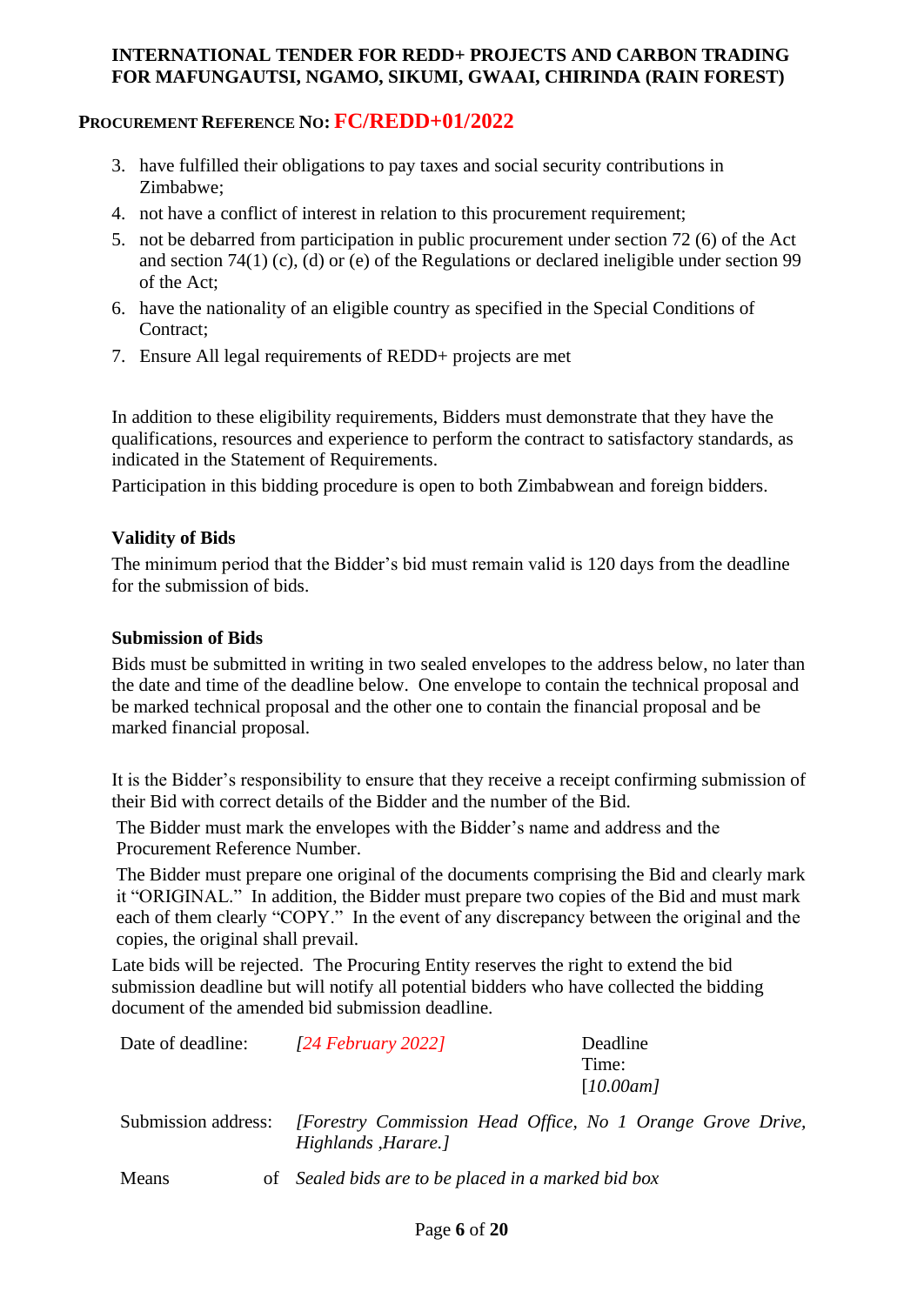## **PROCUREMENT REFERENCE NO: FC/REDD+01/2022**

acceptance:

#### **Bid opening**

Bidders and their representatives may witness the opening of bids which will take place at the submission address immediately following the deadline.

Financial proposals shall be opened after a review of the technical proposal by the special oversight committee. All shall be advised of the bid opening date of financial proposal. Bidders and their representatives may witness the opening of financial proposals.

#### **Withdrawal, amendment or modification of Bids**

A Bidder may withdraw, substitute, or modify its Bid after it has been submitted by sending a written notice, duly signed by an authorized representative. However, no Bid may be withdrawn, substituted, or modified in the interval between the deadline for submission of Bids and the expiration of the period of Bid validity specified by the Bidder or any extension of that period.

#### **Bid Prices and Discounts**

The prices and discounts quoted by the Bidder in the Bid Submission Form and in the Price Schedules must conform to the requirements specified in the Price Schedule included in Part 2: Statement of Requirements.

#### **Evaluation of Bids**

Bids will be evaluated using the following methodology:

- 1. Preliminary examination to confirm that all documents required have been provided, to confirm the eligibility of Bidders in terms of section 28(1) of the Regulation and to confirm that the Bid is administratively compliant in terms of section 28(2) of the Regulation.
- 2. Technical evaluation to determine their substantial responsiveness to the specifications in the Statement of Requirements;
- 3. Financial evaluation and comparison to determine the evaluated price of Bids and to determine the highest evaluated Bid.

Bids failing any stage will be eliminated and not considered in subsequent stages.

## **Evaluation Criteria**

Bidders will be evaluated on the basis of "Minimum Eligibility Criteria" and the criteria for evaluation of Technical Bids will be as given below. Qualifying score will be **80 marks out of 100 marks:**

|   | <b>REQUIREMENT</b>                                                                                                             | <b>SCORE</b> |
|---|--------------------------------------------------------------------------------------------------------------------------------|--------------|
| А | 1. Overall Response                                                                                                            | 10           |
|   | Demonstrated understanding of the requirement and objectives as<br>$\bullet$<br>well as completeness and coherence of response |              |
| B | 2. Proposed Methodology and Approach                                                                                           | 30           |
|   | • Quality of proposed approach                                                                                                 |              |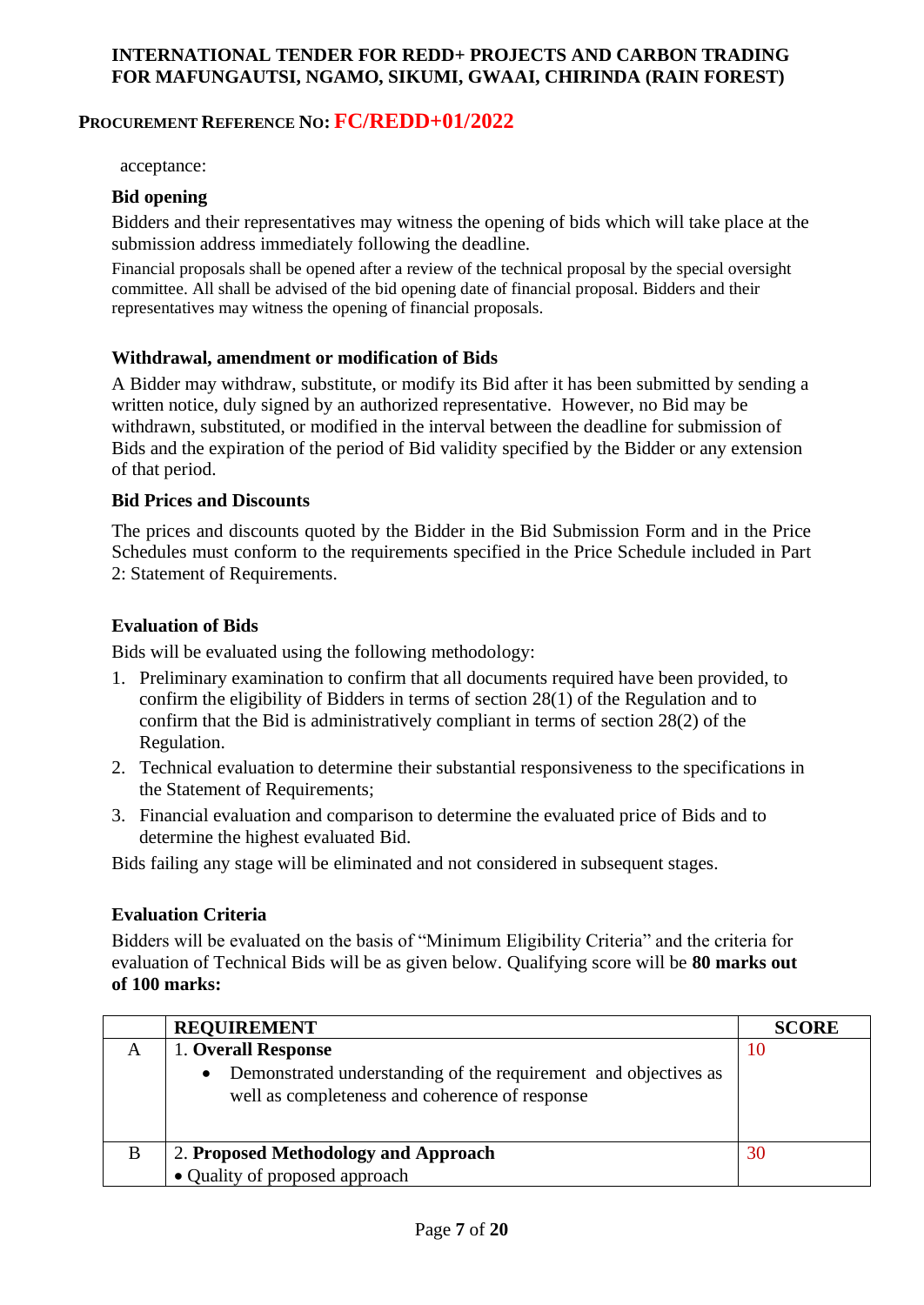## **PROCUREMENT REFERENCE NO: FC/REDD+01/2022**

|               | • Quality of proposed work plan                                                                                                                                                                                                                                                    |     |
|---------------|------------------------------------------------------------------------------------------------------------------------------------------------------------------------------------------------------------------------------------------------------------------------------------|-----|
|               | • Understanding of the concept, and importance of REDD+ and carbon                                                                                                                                                                                                                 |     |
|               | credit project.                                                                                                                                                                                                                                                                    |     |
|               | The proposer should prove the ability to carry out the phases of                                                                                                                                                                                                                   |     |
|               | coming up with a project document and all the requisite steps up to                                                                                                                                                                                                                |     |
|               | project registration and carbon trading                                                                                                                                                                                                                                            |     |
| $\mathcal{C}$ | 3. Technical Capacity                                                                                                                                                                                                                                                              | 40  |
|               | Relevance of experience with similar REDD+ and carbon credit<br>projects and as per required qualifications. A proponent has to<br>prove that he has prior experience in conducting feasibility studies<br>for carbon stock assessments/ measurements as well as carbon<br>trading |     |
|               | Capacity to develop and implement environmental and social<br>safeguards                                                                                                                                                                                                           |     |
|               | Understanding of national laws and management of environmental<br>integrity                                                                                                                                                                                                        |     |
|               | Qualifications of principal consultant and any team members as<br>relevant                                                                                                                                                                                                         |     |
|               | Quality of previous work                                                                                                                                                                                                                                                           |     |
| D             | Project development timelines.<br>4.                                                                                                                                                                                                                                               | 5   |
| E             | <b>Financial Proposals</b><br>5.                                                                                                                                                                                                                                                   | 15  |
|               | <b>Total</b>                                                                                                                                                                                                                                                                       | 100 |

The Commission will negotiate a lease with the responsive bidder with the highest number of Total Points and who is deemed responsible by the Commission.

In the event the responsive responsible bidder with the highest number of Total Points does not execute an agreement with the Commission, the Commission will negotiate a lease with the responsive responsible bidder with the next highest number of Total Points.

The successful bidder will be required to execute a lease agreement with the Commission and complete all paperwork necessary expeditiously. The Commission reserves the right to waive:

- Any defects as to form or content of the RFP or any responses submitted thereto;
- To reject any and all proposals submitted;
- To negotiate the terms of any proposal submitted; and to select the proposal which the Commission determines to be in the best interest of the Commission.

The Commission will not pay any costs incurred in the submission or preparation of a proposal or expenses incurred.

## **Review by the Special Procurement Oversight Committee**

Section 54 of the Act provides for review by the Special Procurement Oversight Committee for certain especially sensitive or especially valuable contracts. This requirement will be subject to this review, referring to the thresholds contained in section 10(5) of and the Second Schedule to the Regulations. Three identical copies of the Bid Documents are required and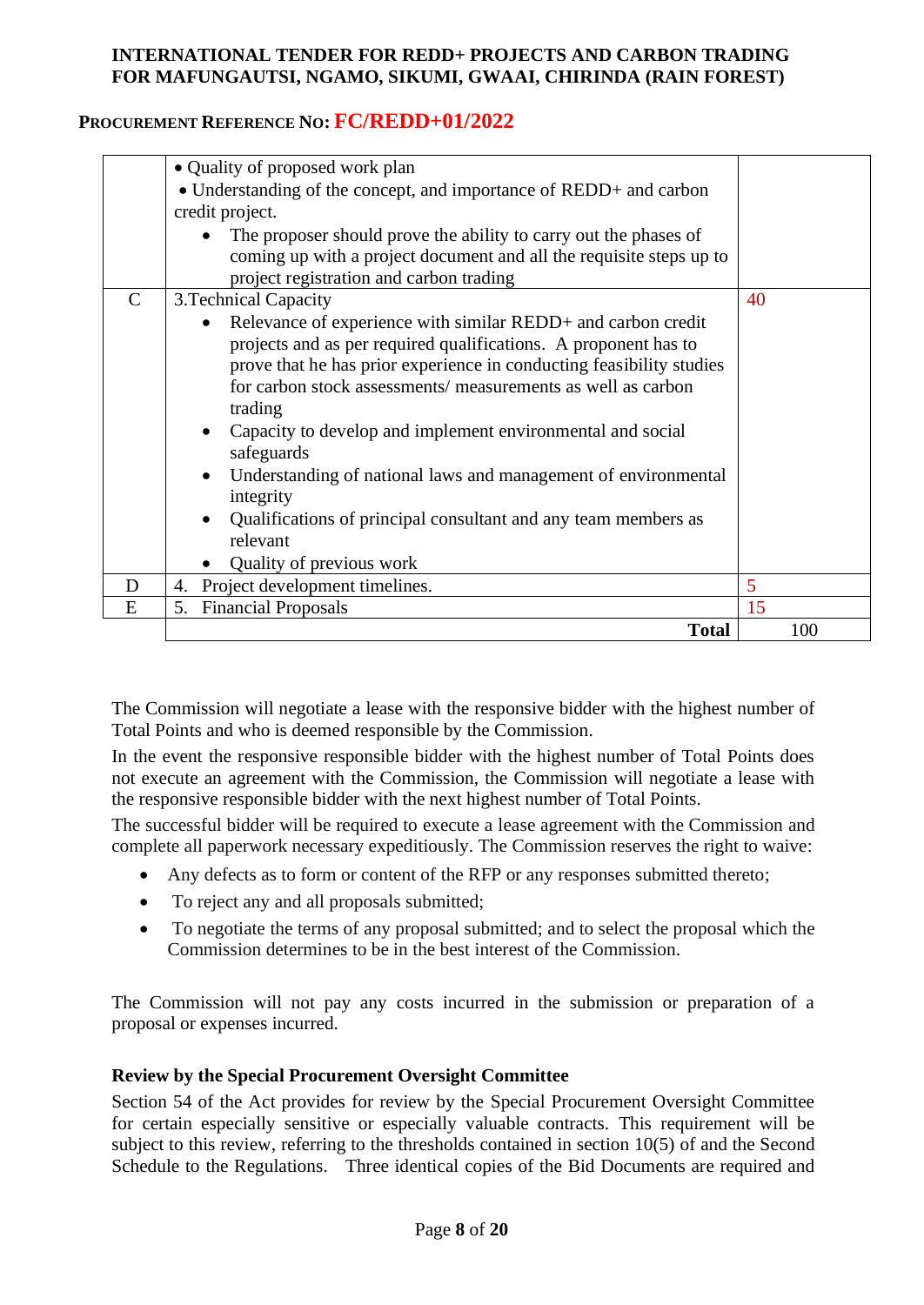## **PROCUREMENT REFERENCE NO: FC/REDD+01/2022**

that, two should be clearly marked "COPY" and the original must be clearly marked "ORIGINAL." Where the copies are not identical, the contents of the bid marked original will alone be considered.

#### **Currency**

Tenders should be priced in United States Dollars.

#### **Award of Contract**

The highest evaluated bid, after the application of any additional evaluation criteria, including any margin of preference, which is substantially responsive to the requirements of this Bidding Document will be recommended for award of the contract. The proposed award of contract will be by issue of a Notification of Contract Award in terms of section 55 of the Act which will be effective until signature of the contract documents in accordance with Part 3: Contract. Unsuccessful Bidders will receive the Notification of Contract Award and, if they consider they have suffered prejudice from the process, they may, within 14 days of receiving this Notification, submit to the Procuring Entity a Challenge in terms of section 73 of the Act, subject to payment of the applicable fee set out in section 44 of and the Third Schedule to the Regulations.

The contract will only be valid subject to payment of annual contract administration fees according to Part V of The regulations

#### **Right to Reject**

The Procuring Entity reserves the right to accept or reject any Bid or to cancel the procurement process and reject all Bids at any time prior to contract award.

#### **Corrupt Practices**

The Government of Zimbabwe requires that Procuring Entities, as well as Bidders and Contractors, observe the highest standard of ethics during the procurement and execution of contracts. In pursuit of this policy:

- 1. the Procuring Entity will reject a recommendation for award if it determines that the Bidder recommended for award has, directly or through an agent, engaged in corrupt, fraudulent, collusive or coercive practices in competing for the Contract or has been declared ineligible to be awarded a procurement contract under section 99 of the Act;
- 2. the Authority may under section 72 (6) of the Act impose debarment and other sanctions under section 74 (1) of the Regulations; and
- 3. Any conflict of interest on the part of the Bidder must be declared.

**A declaration is hereby made that this proposal is free, neutral and fair and it does not refer to any particular trademark or brand name, or to any patent or design, or to any producer or service provider.**

**……………………………………………** 

**MR ABEDINIGO MARUFU DIRECTOR GENERAL FORESTRY COMMISSION**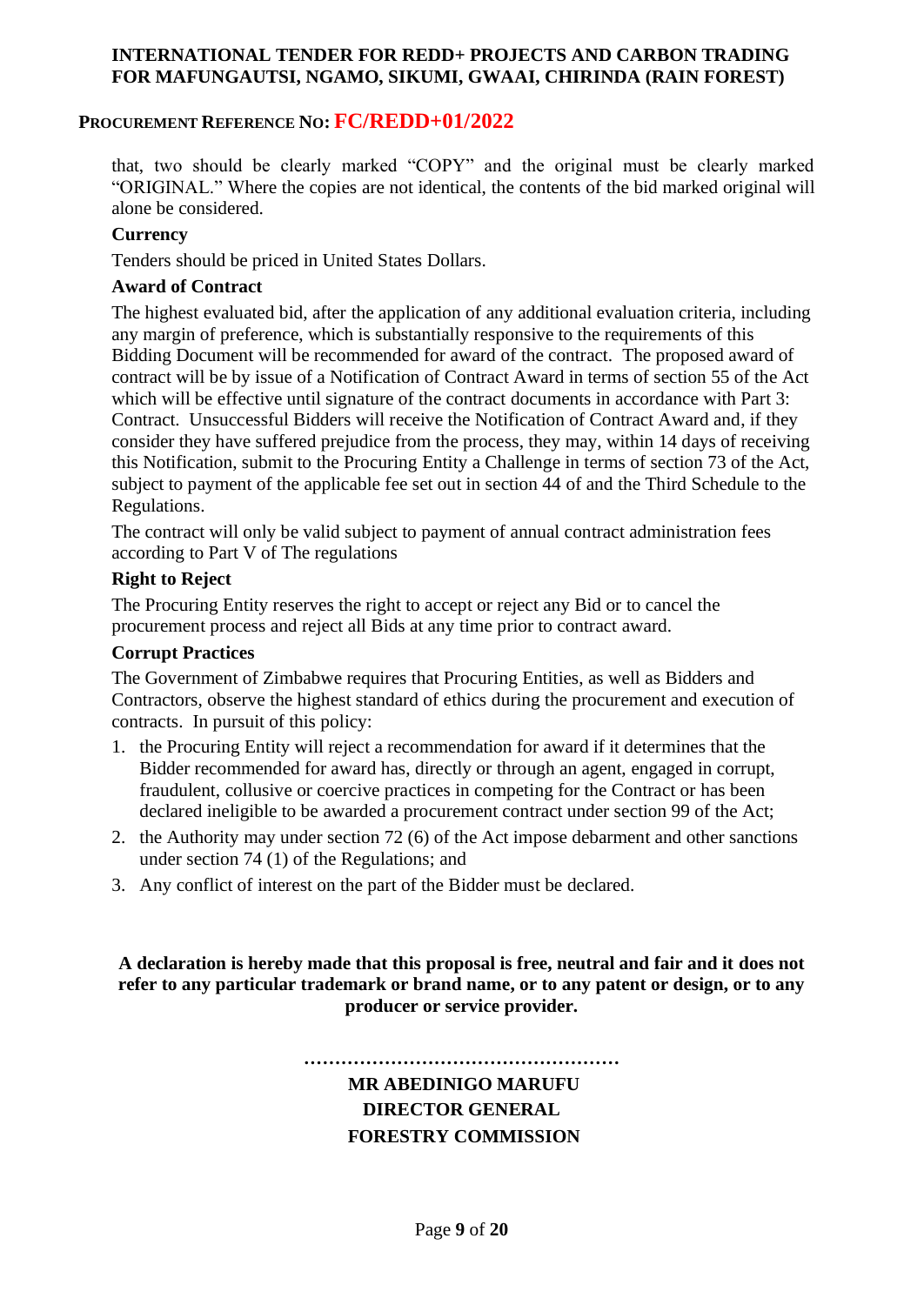**PROCUREMENT REFERENCE NO: FC/REDD+01/2022**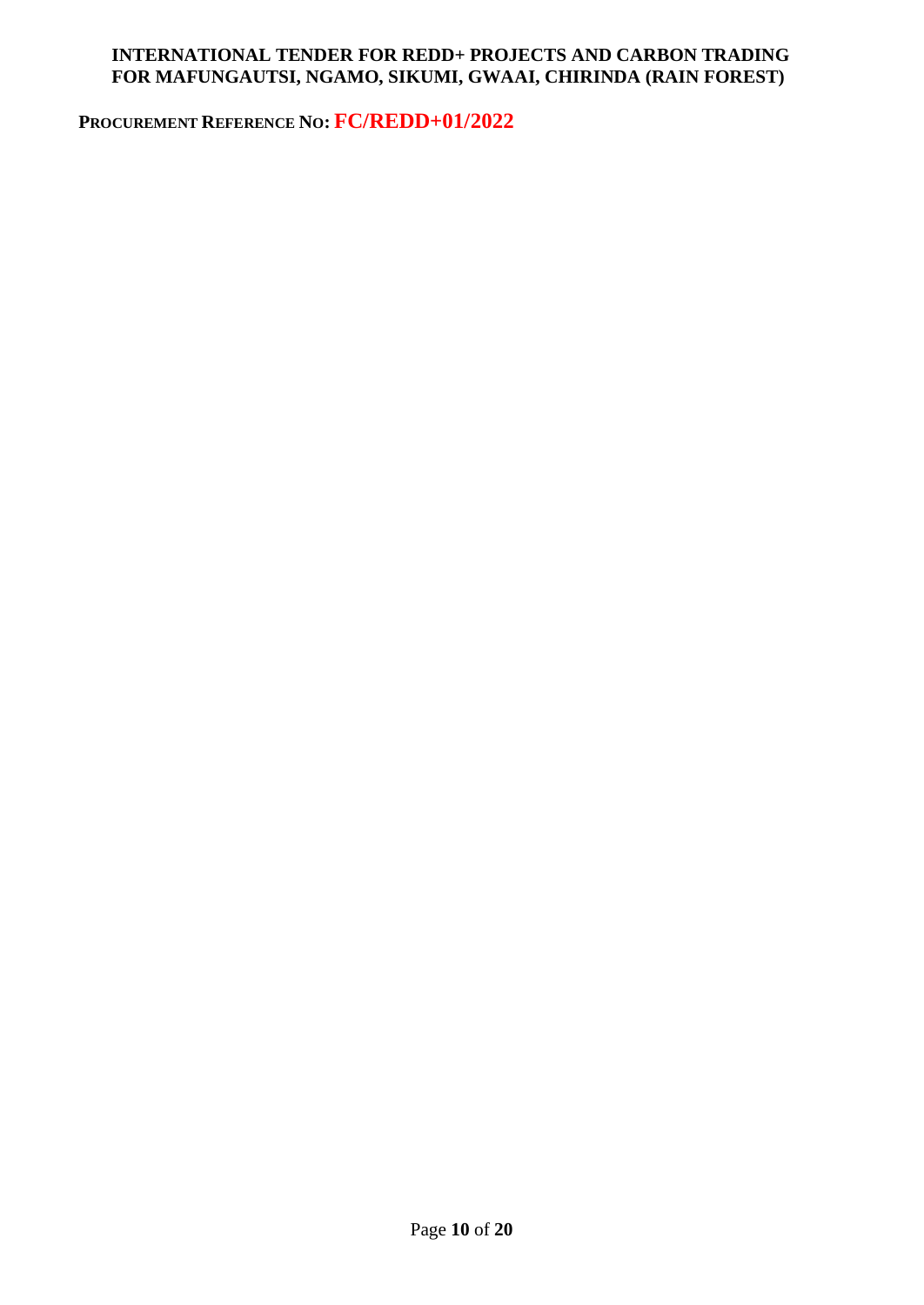## **PROCUREMENT REFERENCE NO: FC/REDD+01/2022**

## **DECLARATION BY THE BIDDER**

| solemnly declare the following regarding tender number $FC/REDD+/2022$ FOR REDD+ |
|----------------------------------------------------------------------------------|
| PROJECTS AND CARBON TRADING FOR MAFUNGAUTSI, NGAMO, SIKUMI,                      |
| <b>GWAAI, CHIRINDA (RAIN FOREST)</b>                                             |

- a. we did not offer to pay a bribe to any employee of the Forestry Commission,
- b. we did not solicit or obtained confidential information, or attempted to obtain the same, for purpose of obtaining an advantage over other bidders or potential bidders,
- c. we did not collude with any bidder/s before or after submission of our bid to establish bid prices at artificial non-competitive levels or depriving the Forestry Commission of the benefit of free and open competition,
- d. none of our Directors or employees has been convicted of an offence related to their professional conduct or the making of false statements or misrepresentations as to their qualifications, dishonesty, corruption, obstruction of justice or lack of honesty or business integrity in any country in the past five years or have been censured or subjected to any penalty in any country following disciplinary proceedings arising out of any conduct involving the making of false statements or misrepresentations,
- e. that we have the legal capacity to enter into a contract, that we are not insolvent, in liquidation or under judicial management, our affairs are not being administered by a court or judicial officer and our business activities have not been suspended,
- f. that we are not debarred in any country to participate in any tenders, and
- g. that the information provided above and in our bid is true and correct.

| . |  |
|---|--|

Date:……………………………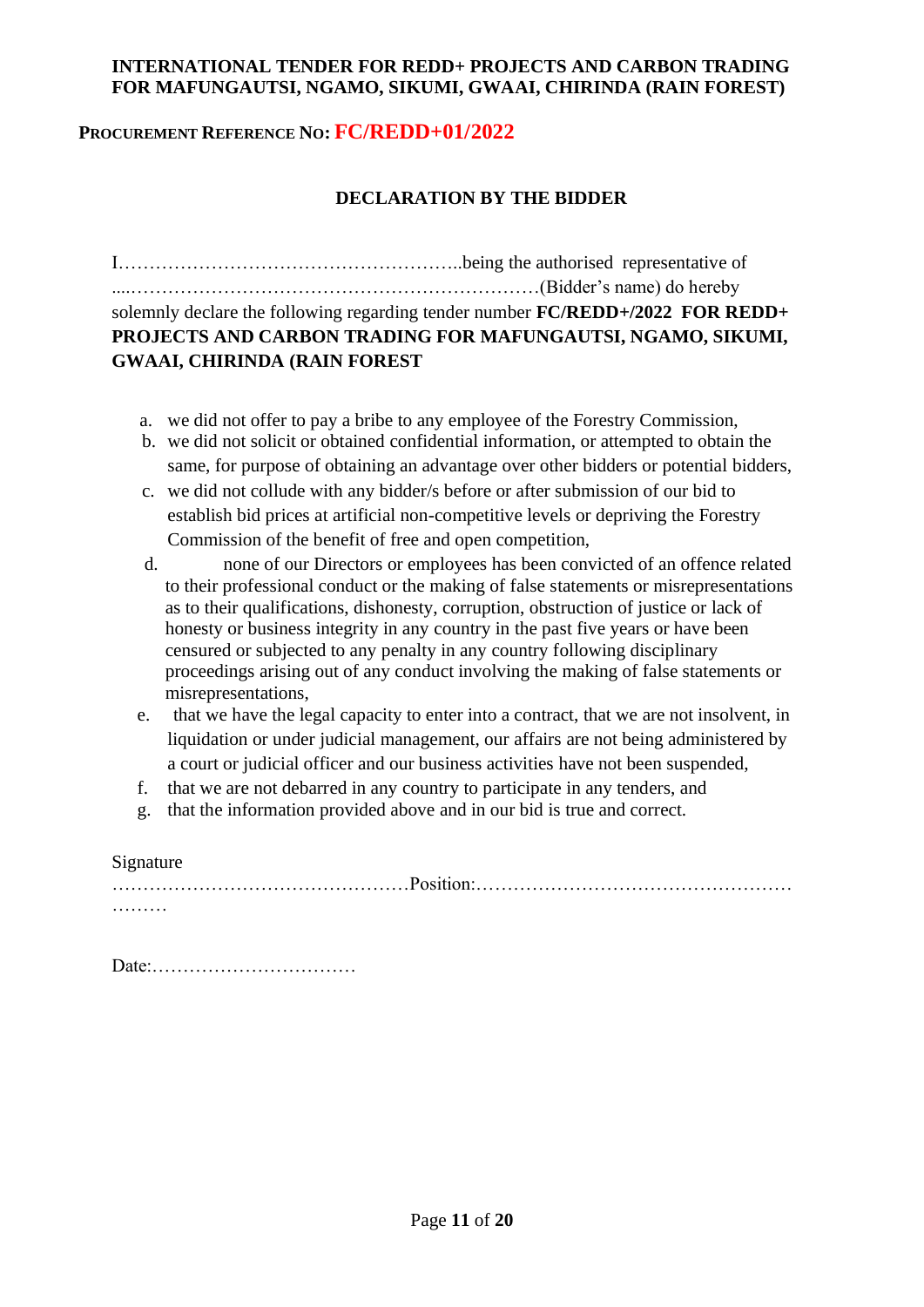## **PROCUREMENT REFERENCE NO: FC/REDD+01/2022**

## **Scope of the Project**

## **Guidelines for application to undertake REDD+ Projects in Forestry Commission's (FC) gazetted forests**

- b) The proposer should demonstrate that the REDD+ project will contribute to:
	- i. reduction of emissions from deforestation and forest degradation
	- ii. sustainable management of forests
	- iii. conservation of carbon forest stocks and
	- iv. enhancement of forest carbon stocks
- c) **The proposer should be able to:**
- i. Calculate estimations of carbon stocks which could be obtained using recognized and credible methods and sources. FC reserves the right to verify these figures using an independent person(s) should there be doubt or disagreements on figures presented.
- ii. Demonstrate how they will support FC to verify the declared figures through conducting vegetation surveys, carbon quantification, monitoring vegetation and carbon stock changes over time for the benefit of both the project and the state.
- iii. To amplify sustainable management of forests for both reduced carbon emissions, carbon stock enhancement and other co-benefits.
- iv. To facilitate that REDD+ activities deliver socio-economic benefits and contribute to livelihood improvement and ensure skills transfer to the Forestry Commission.
- v. Supply a list of partners they will be working with in the project, specifying their roles and responsibilities
- vi. Carry out an analysis of negative environmental, social and economic impacts that might be caused by implementing the project and the proposed mitigation measures/actions (including developing a comprehensive E&S Safeguards Management framework).
- vii. Secure internationally accepted certification such as Climate, Community and Biodiversity Standards (CCBS) or Forest Stewardship Council (FSC).
- viii. To take full responsibility of conversion of natural (indigenous) forests.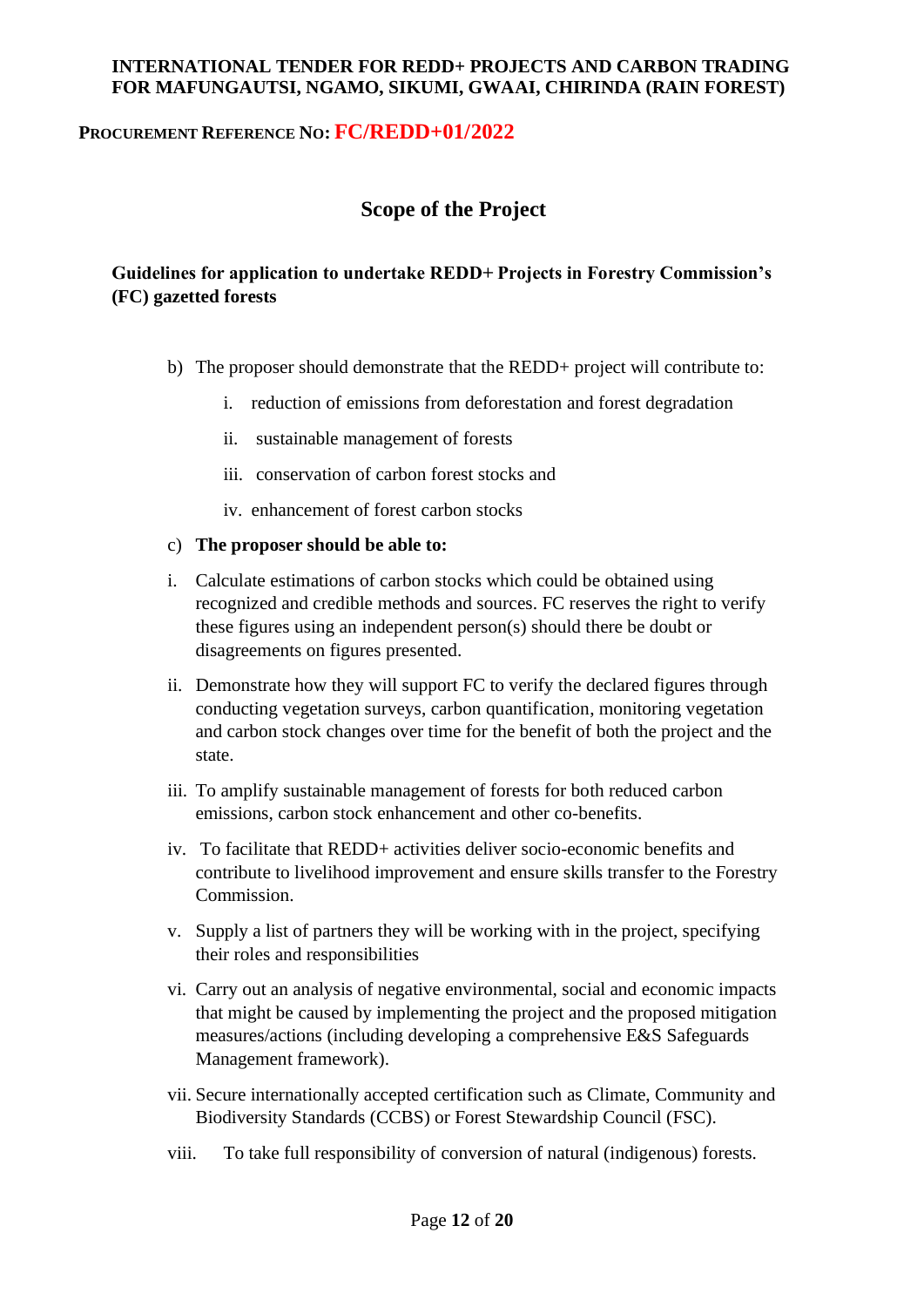## **PROCUREMENT REFERENCE NO: FC/REDD+01/2022**

- ix. To commence the project within one year of the offer by FC (the earlier the benefits accruing to FC and communities the better).
- x. Provide Source of forest development funds and project financial planning
- xi. Provide Stakeholder engagement plan to include free prior informed consent and grievance redress mechanism
- xii. Show benefit sharing mechanisms between project developer, FC, communities
- xiii. .Specify targeted standards (UNFCCC or voluntary standards) in view of reporting of the emissions reductions.

## **Administration, Monitoring, Reporting and Verification**

Further issues and modalities of project implementation, monitoring and verification of the project will be communicated to successful bidders after all agreements have been entered into.

## **Project lots**

| LOT | <b>GAZZETTED FORESTS</b> | SIZE(ha) | <b>Province</b>           |
|-----|--------------------------|----------|---------------------------|
|     | Mafungautsi              | 82 100   | Midlands                  |
|     | Ngamo                    | 102 900  | <b>Matabeleland North</b> |
|     | Sikumi                   | 54 400   | Matabeleland North        |
|     | Gwayi                    | 144 265  | <b>Matabeleland North</b> |
|     | Chirinda (rain forest)   | 950      | Manicaland                |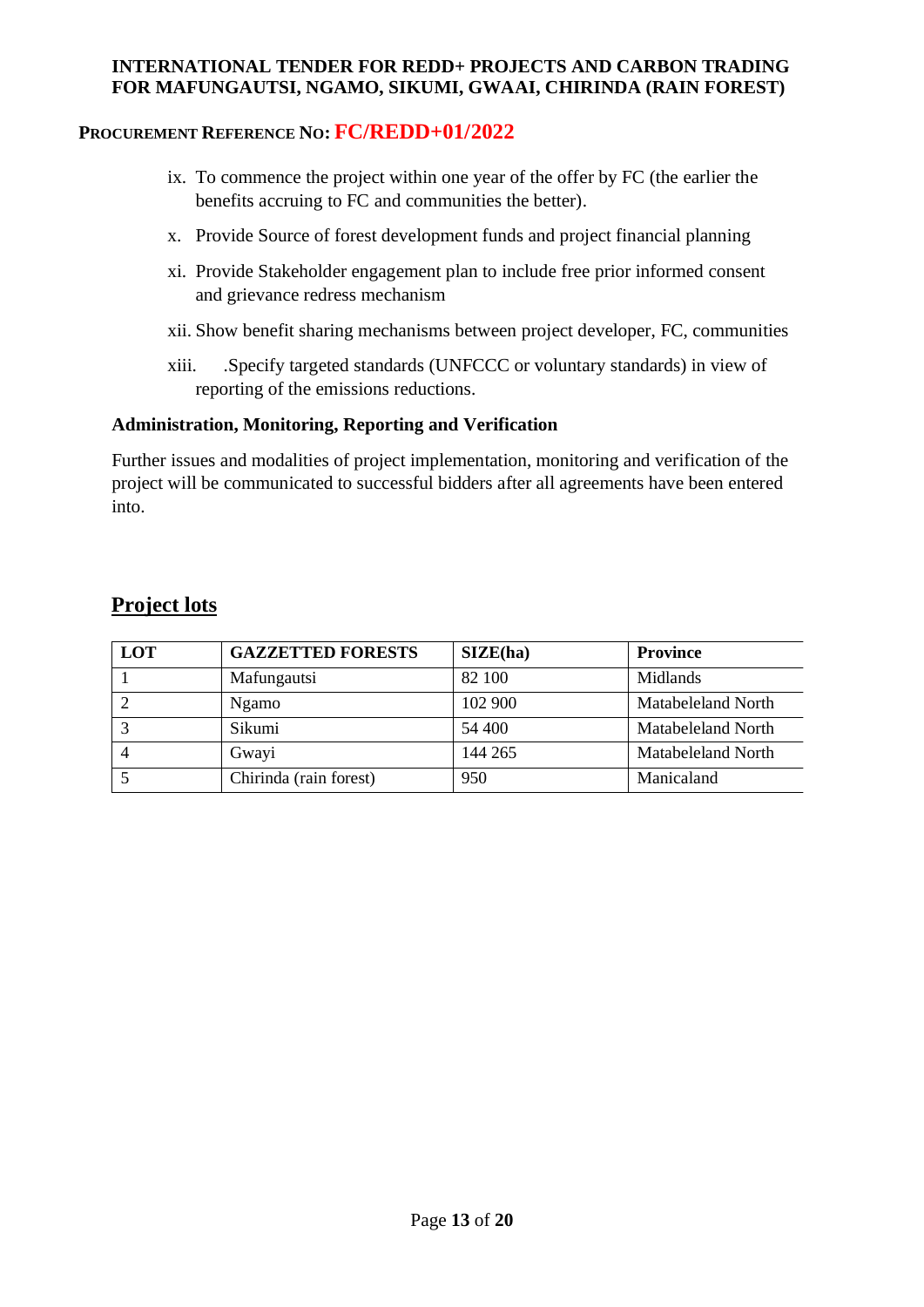## **PROCUREMENT REFERENCE NO: FC/REDD+01/2022**

#### **Bid Submission Sheet**

*{Note to Bidders: Complete this form with all the requested details and submit it as the first page of your Bid. Attach the Price Schedule and Statement of Methodology, Work Plan and Schedule together with any other documents requested in Part 1. Any variation from the Statement of Requirements should be indicated in the Statement of Methodology, Work Plan and Schedule, otherwise you commit to complying fully with these Requirements.*

*Ensure that your Bid is authorised in the signature block below. A signature and authorisation on this form will confirm that the terms and conditions of this Bid prevail over any attachments. If your Bid is not authorised, it may be rejected. If the Bidder is a Joint Venture (JV), the Bid must be signed by an authorized representative of the JV on behalf of the JV, and so as to be legally binding on all the members as evidenced by a power of attorney signed by their legally authorized representatives.* 

*Bidders should mark as "CONFIDENTIAL" information in their Bids which is confidential to their business. This may include proprietary information, trade secrets, or commercial or financially sensitive information}.* 

Procurement Reference Number:

Subject of Procurement:

Name of Bidder:

Bidder's Reference Number:

Date of Bid:

We offer to perform the services listed in the Statement of Requirements to the indicated specifications and standards, at the prices indicated on the attached Price Schedule and in accordance with the terms and conditions stated in your Bidding Document referenced above.

We confirm that we meet the eligibility criteria specified in Part 1: Procedures of Bidding.

We declare that we are not debarred from bidding and that the documents we submit are true and correct.

The validity period of our bid is: 120 *{days}* from the date of submission.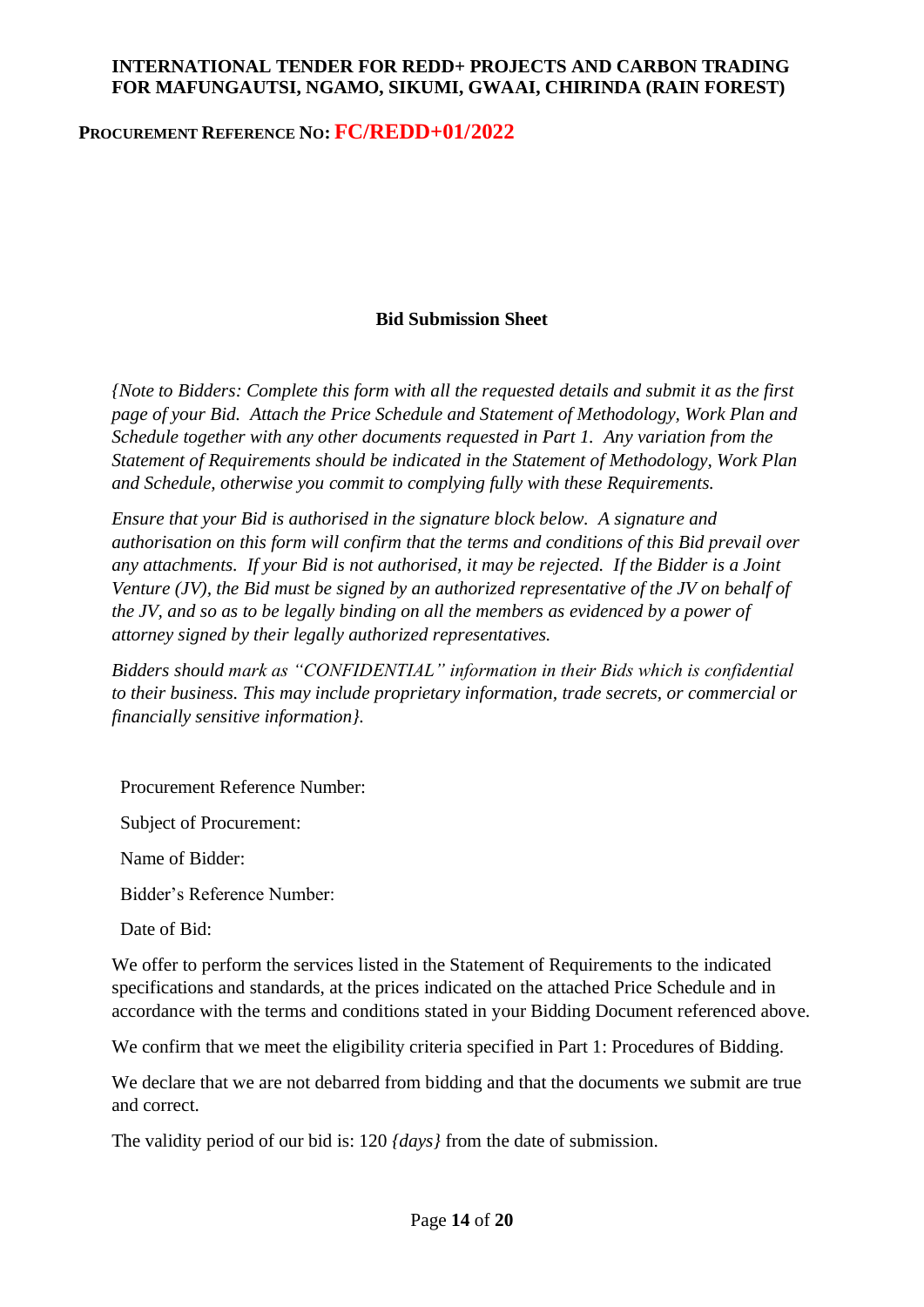## **PROCUREMENT REFERENCE NO: FC/REDD+01/2022**

We confirm that the prices quoted in the attached Price Schedule are fixed and firm for the duration of the validity period and will not be subject to revision, variation or adjustment.

## **INFORMATION REQUEST SHEET**

| 1. Business Organisation                             |                                                                                    |  |  |
|------------------------------------------------------|------------------------------------------------------------------------------------|--|--|
|                                                      | <b>Group/Business Structure</b>                                                    |  |  |
| $\mathbf{i}$ .                                       | Diagram of group structure                                                         |  |  |
| $\dddot{\mathbf{i}}$ .                               | Details of subsidiaries, associates and joint ventures                             |  |  |
| $\overline{\text{iii}}$ .                            | In relation to any former group companies, details of the name of each former      |  |  |
|                                                      | company, the date on which and manner in which it ceased to be such a company      |  |  |
|                                                      | and any continuing involvement with such company.                                  |  |  |
|                                                      | <b>Shareholder information</b>                                                     |  |  |
| i.                                                   | Details of shareholders                                                            |  |  |
| $\overline{ii}$ .                                    | Shareholder rights and any consequence thereto as a result of change of ownership  |  |  |
| iii.                                                 | <b>Organisational Structure</b>                                                    |  |  |
| iv.                                                  | Organisational chart including a description of divisions and branches and all     |  |  |
|                                                      | offices and facilities                                                             |  |  |
| ${\bf V}$ .                                          | Details of directors and senior managers including functions and CV's              |  |  |
| vi.                                                  | Borrowings and financial agreements                                                |  |  |
| vii.                                                 | Details of all bank accounts, loans and facilities                                 |  |  |
| viii.                                                | Details of hire purchase and other financing arrangements                          |  |  |
| ix.                                                  | Details of mortgages and other security arrangements                               |  |  |
| X.                                                   | Details of borrowing restrictions and covenants                                    |  |  |
| xi.                                                  | Details of loans made                                                              |  |  |
| xii.                                                 | Details of off-balance sheet arrangements                                          |  |  |
| xiii.                                                | Details of guarantees, indemnities and letters of comfort provided                 |  |  |
| xiv.                                                 | Details of committed expenditure                                                   |  |  |
|                                                      | <b>1. Assets and Liabilities</b>                                                   |  |  |
| <b>Properties</b>                                    |                                                                                    |  |  |
|                                                      | Details of all properties owned or leased, including any encumbrances to which the |  |  |
| property is subject                                  |                                                                                    |  |  |
| <b>Investments</b>                                   |                                                                                    |  |  |
| Schedule of investments and basis of valuation       |                                                                                    |  |  |
| Details of investment income and investment reserves |                                                                                    |  |  |
| <b>Other Assets</b>                                  |                                                                                    |  |  |
| Details of other assets including leased assets      |                                                                                    |  |  |
| Intellectual Property (If any)                       |                                                                                    |  |  |
|                                                      | Details of registrations of intellectual property rights owned or used             |  |  |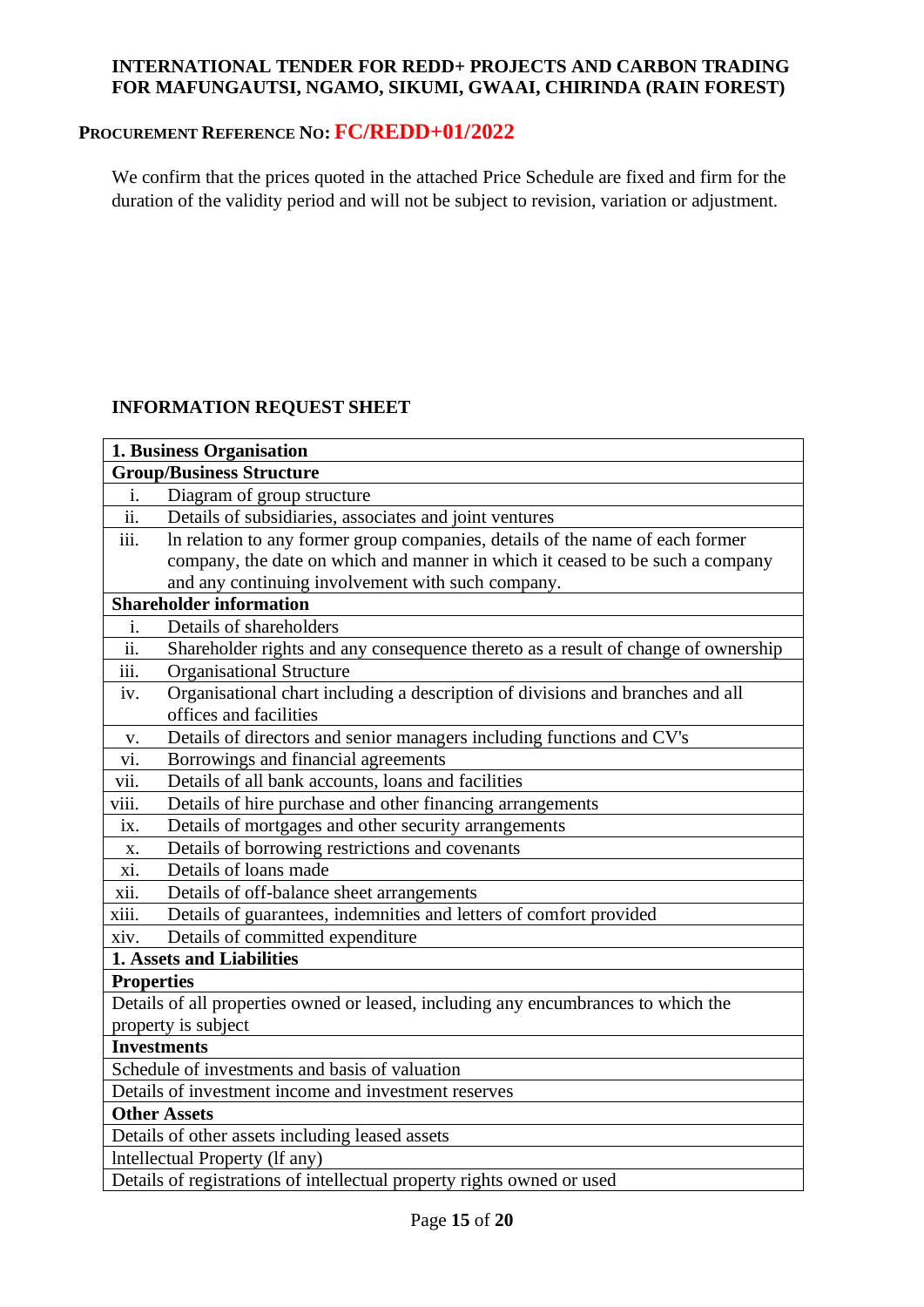## **PROCUREMENT REFERENCE NO: FC/REDD+01/2022**

Details of all patents, trademarks, registered designs and copyright owned, applied for and used

Details of any intellectual property rights, licences or agreements owned by third parties where the use thereof is desired

#### **Liabilities**

- i. Schedule of creditors
- ii. Schedule of any liabilities not covered above
- iii. Schedule of provisions reasons thereof

#### **Business issues**

- i. Overview including Business plans and 5-year Forecasts
- ii. Overview of the historical development of the company, including the evolution of its client base and market

iii. Overview of current operations

## **3. Management Information and internal Controls**

- i. Audited Statutory Accounts
- ii. Audited summary accounts for the last five years
- iii. Accounting policies and details or any recent changes therein
- iv. Management projections for the next 3-5years

## **4. Legal issues.**

- i. Any. Material litigation, historic or current? ii. Copies of CIBA (Certificate of Incorporation and By-Laws)
- iii. Any other material agreements or documents including acquisitions, divestitures or
- any other negotiations, copies of previous due-diligence, valuations, etc
- iv. Material leases v. Loan documents for finance and credit facilities vi. Insurance policies
- vii. Copies of last 5 Best Business plans 76

## **Bid Authorised by:**

| <b>Signature</b> |                                  | Name: |                                                                                  |
|------------------|----------------------------------|-------|----------------------------------------------------------------------------------|
| <b>Position:</b> |                                  | Date: | $\ldots \ldots \ldots \ldots \ldots \ldots \ldots \ldots \ldots (DD/MM)$<br>/YY) |
|                  | Authorised for and on behalf of: |       |                                                                                  |
| <b>Company</b>   |                                  |       |                                                                                  |
| <b>Address:</b>  |                                  |       |                                                                                  |
|                  |                                  |       |                                                                                  |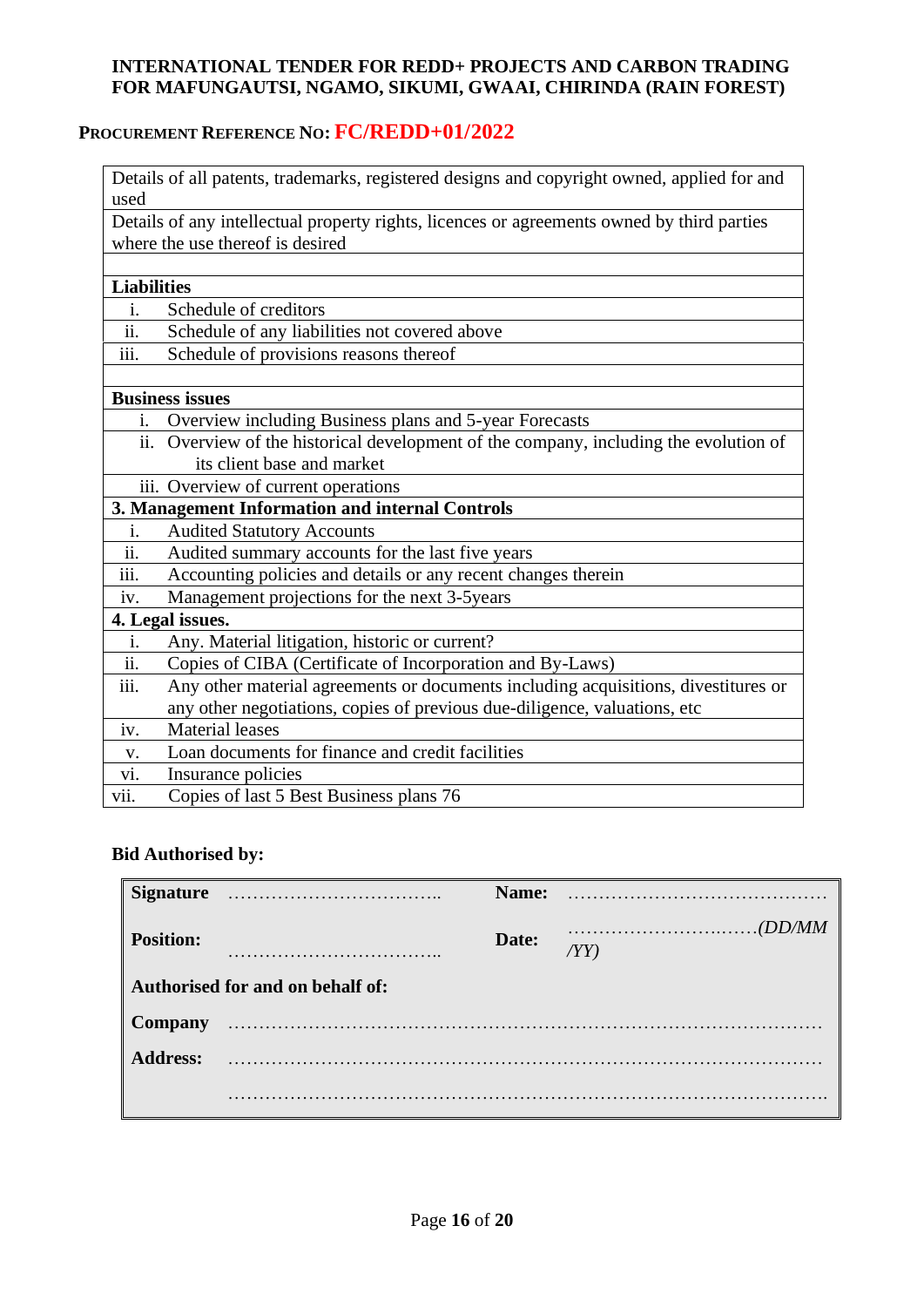## **PROCUREMENT REFERENCE NO: FC/REDD+01/2022**

#### **List of Services and Price Schedule**

Procurement Reference Number: \_\_\_\_\_\_\_\_\_\_\_\_\_\_\_\_\_\_\_\_\_\_\_\_\_\_\_\_\_\_

Bidder's Name:

Bidder's Reference Number:

## *Note to Bidders: Complete the currency of your quotation and the unit and total rates for each item listed below.*

Currency of Quotation/Contract: **\_\_\_\_\_\_\_\_\_\_\_\_\_\_\_\_\_\_\_\_**

| <b>Item</b><br>$\mathbf{N}\mathbf{o}^1$ | <b>Description of Services</b> | Input<br>Quantity | <b>Unit of</b><br><b>Measure</b> | <b>Unit Rate</b>       | <b>Total Price</b> <sup>2</sup> |
|-----------------------------------------|--------------------------------|-------------------|----------------------------------|------------------------|---------------------------------|
|                                         |                                |                   |                                  |                        |                                 |
|                                         |                                |                   |                                  |                        |                                 |
|                                         |                                |                   |                                  |                        |                                 |
|                                         |                                |                   |                                  |                        |                                 |
|                                         |                                |                   |                                  |                        |                                 |
|                                         |                                |                   |                                  |                        |                                 |
|                                         |                                |                   |                                  |                        |                                 |
|                                         |                                |                   |                                  | Other additional costs |                                 |
|                                         |                                |                   | <b>VAT</b>                       |                        |                                 |
|                                         |                                |                   | <b>Total</b>                     |                        |                                 |

Note 1: Lots and packages should be shown as separate items.

Note 2: Include any additional costs, such as hire or purchase of equipment to perform the services.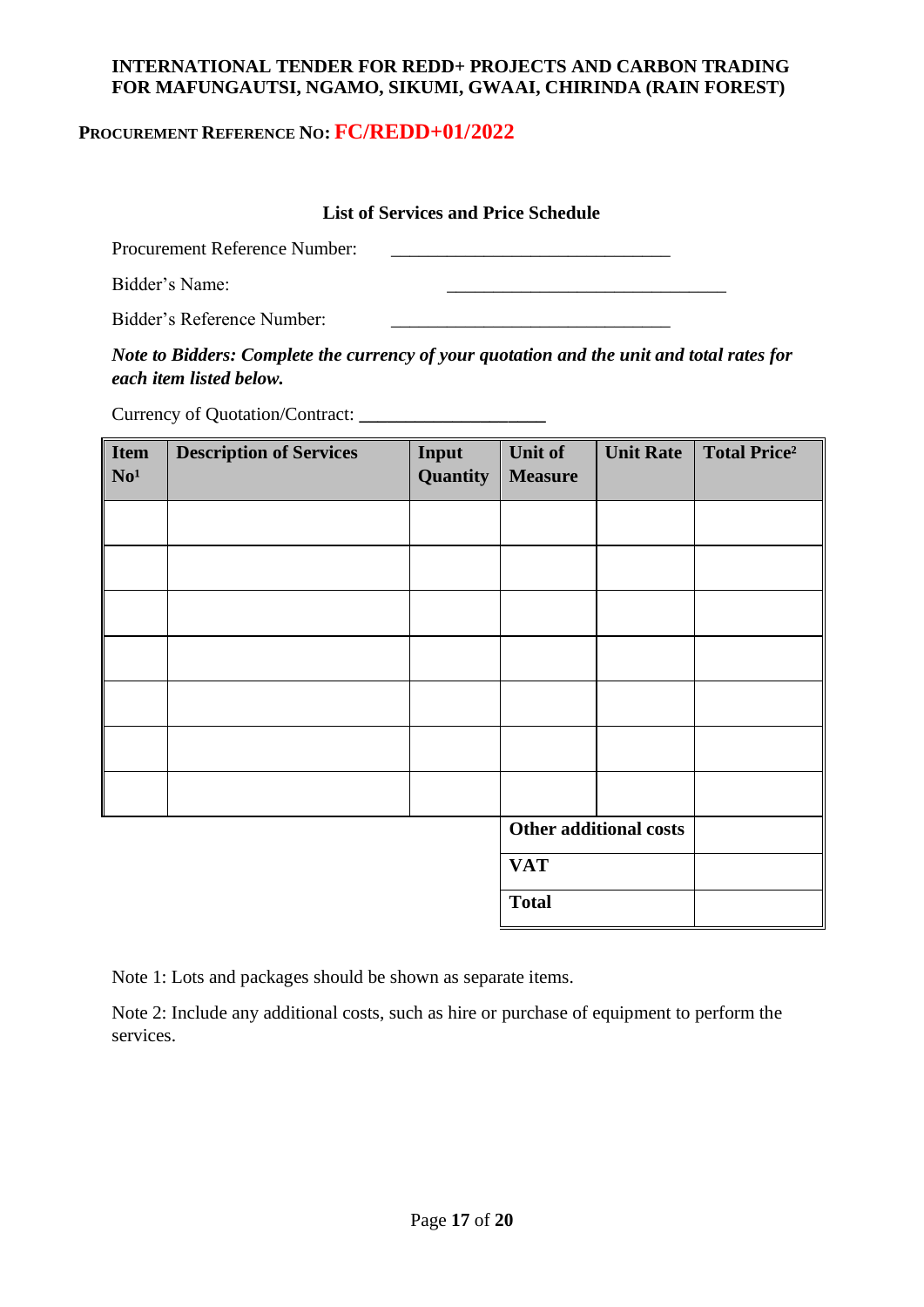## **PROCUREMENT REFERENCE NO: FC/REDD+01/2022**

## **Proposed Methodology, Work Plan and Schedule**

*{State the methodology and work plan you would propose to complete the required Services, the associated resources and the schedule for commencement and completion.}*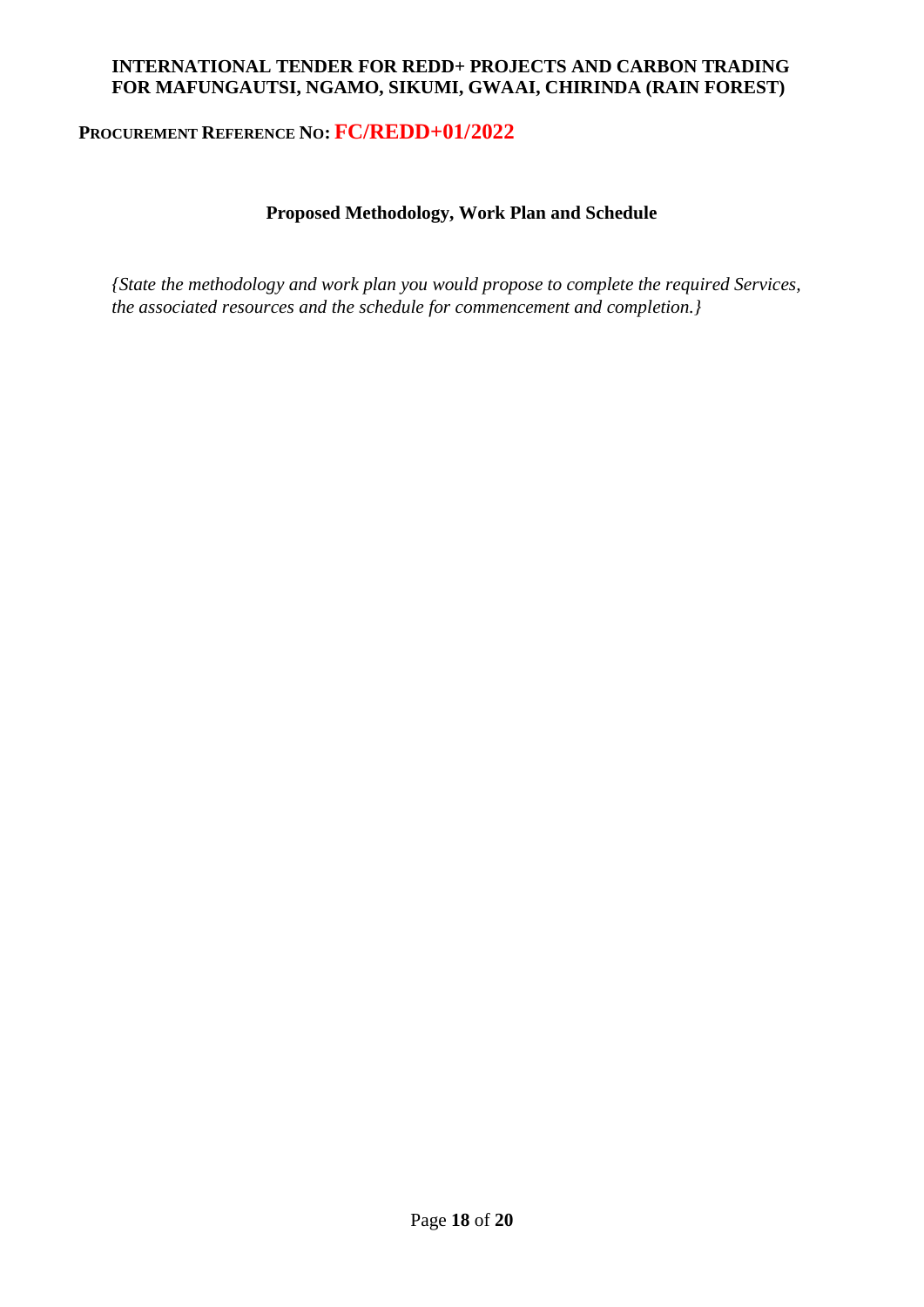## **PROCUREMENT REFERENCE NO: FC/REDD+01/2022**

#### **Bid-Securing Declaration**

*{The Bidder must fill in this Form in accordance with the instructions indicated, where it has been stated in the Bidding Procedures that a Bid-Securing Declaration is a requirement of bidding}.*

Procurement Reference number:

Date: *…………………..………….[date (in day, month and year format)]*

Bidder's Reference Number:

To: *{full name of Procuring Entity}*

We, the undersigned, declare that:

We understand that, according to the terms and conditions of your bidding documents, bids must be supported by a Bid-Securing Declaration.

We accept that we may be debarred from being eligible for bidding for any contract with a Procuring Entity in Zimbabwe for a period to be determined by the Authority*,* if we are in breach of our obligation(s) under the bidding conditions, because:

- (a) we have withdrawn our Bid during the period of Bid validity; or
- (b) having been notified of the acceptance of our Bid by the Procuring Entity during the period of bid validity, we fail or refuse to execute the Contract.

We understand this Bid Securing Declaration will expire if we are not the successful Bidder, upon our receiving your notification to us of the name of the successful Bidder; or twentyeight days after the expiration of our Bid, whichever is the earlier.

| <b>Signed</b>   |                                       | <b>Name</b>            |                      |
|-----------------|---------------------------------------|------------------------|----------------------|
|                 |                                       | $\bullet$<br>$\bullet$ | .                    |
|                 |                                       |                        |                      |
|                 |                                       |                        | $\langle YY \rangle$ |
|                 | Duly authorised for and on behalf of: |                        |                      |
| Company         |                                       |                        |                      |
|                 | $\cdot\cdot\cdot$                     |                        |                      |
| <b>Address:</b> |                                       |                        |                      |
|                 | $\cdot\cdot\cdot$                     |                        |                      |
|                 |                                       |                        |                      |
|                 | $\cdots$                              |                        |                      |